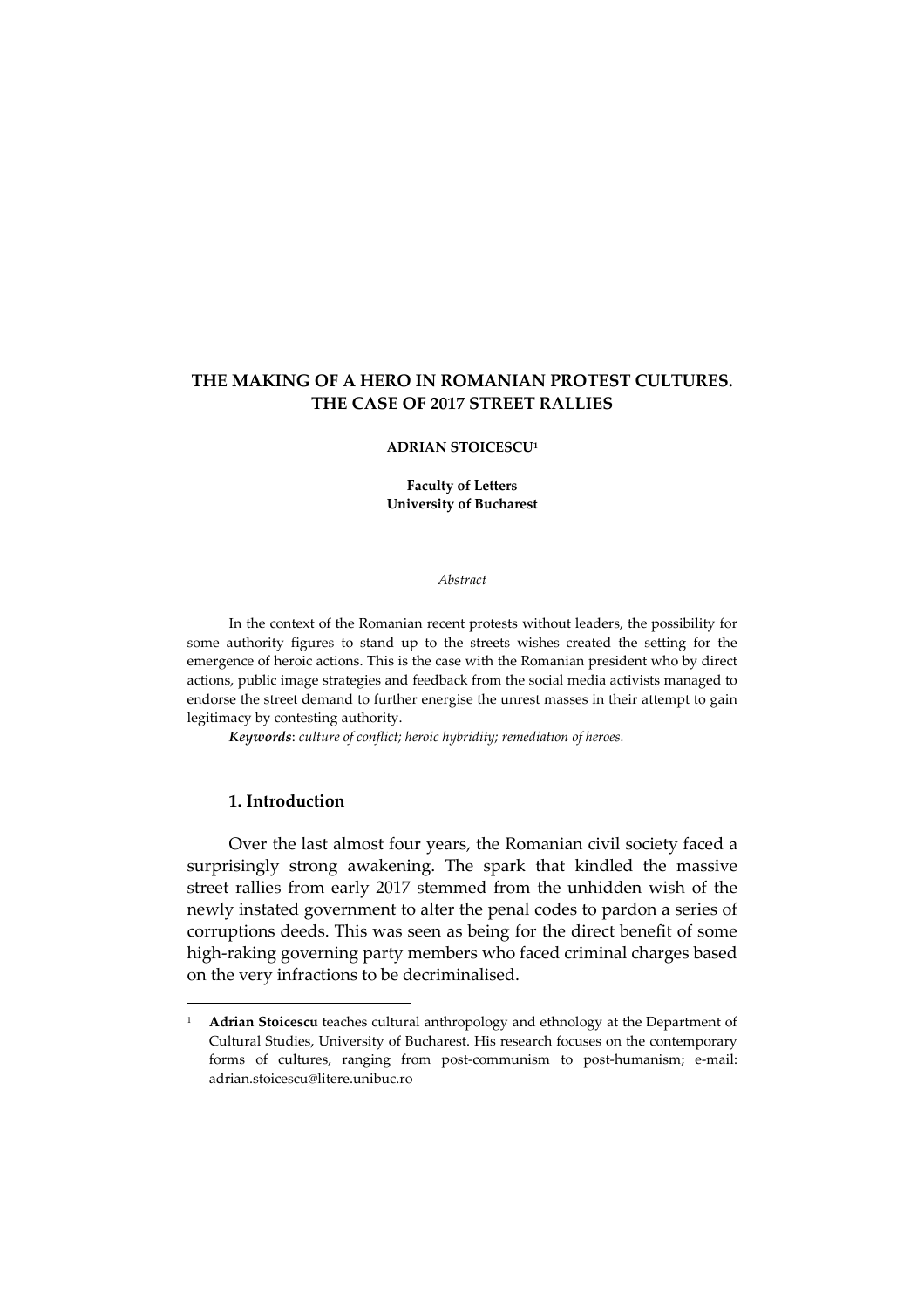Aside with the constant online activism, enabled by the eased access to connection technology, there were also a few cases of massive street rallies and at least one episode of clashes between the protesters and the riot police. Yet, there is one notable aspect about the street rallies which aligns the Romanian civil society movement to the other cultures of protest from around the world: the street with no leader. This represents a protest during which no singular voices address the unrest masses, no leaders emerge from among the protesters and no politicians descend among the crowd to support their cause in loud speeches. As such, the street with no leader equals to the power of crowds in which the salience of generalised disobedience replaces the silence of the leaders motivating the citizens.

However, despite the lack of protest leaders present amongst the street rallies, the online activity allows the development of some particular figures who tend to become representative based on a few types of deeds they get involved in. They are mainly independent journalists who are constantly present at the protests and who chase various political figures asking awkward questions, all while streaming live on social media their undertakings. Additionally, some of members of the civil society with a long-lasting presence in protest activities, turn to crowdsourcing journalism mimicking free press activities. But apart from these, there are numerous cases in which the online civil society converts some small acts into authentic "campaign viral" (Postill 2014) adding up to the whole protest narrative. Against this backdrop, the cases when the Romanian presidents stands up against the unpopular, immoral, and, sometimes, illegal governmental acts tend to supersede the constitutionally permitted actions by "heroic" deeds in civil society's narrative.

This paper will look at some of the strategies of converting both the constitutional actions of the Romanian president and his common actions into heroic deeds of an ultimate landmark, in the fight to restore life on the normal track in a rule of law state, in the contexts of protests against the decriminalisation of corruption deeds. Additionally, the transition from the last years to the new forms of protest, mainly by incorporating the online civil activism, should be observed not only from the point of view of these collaborative, technologically-driven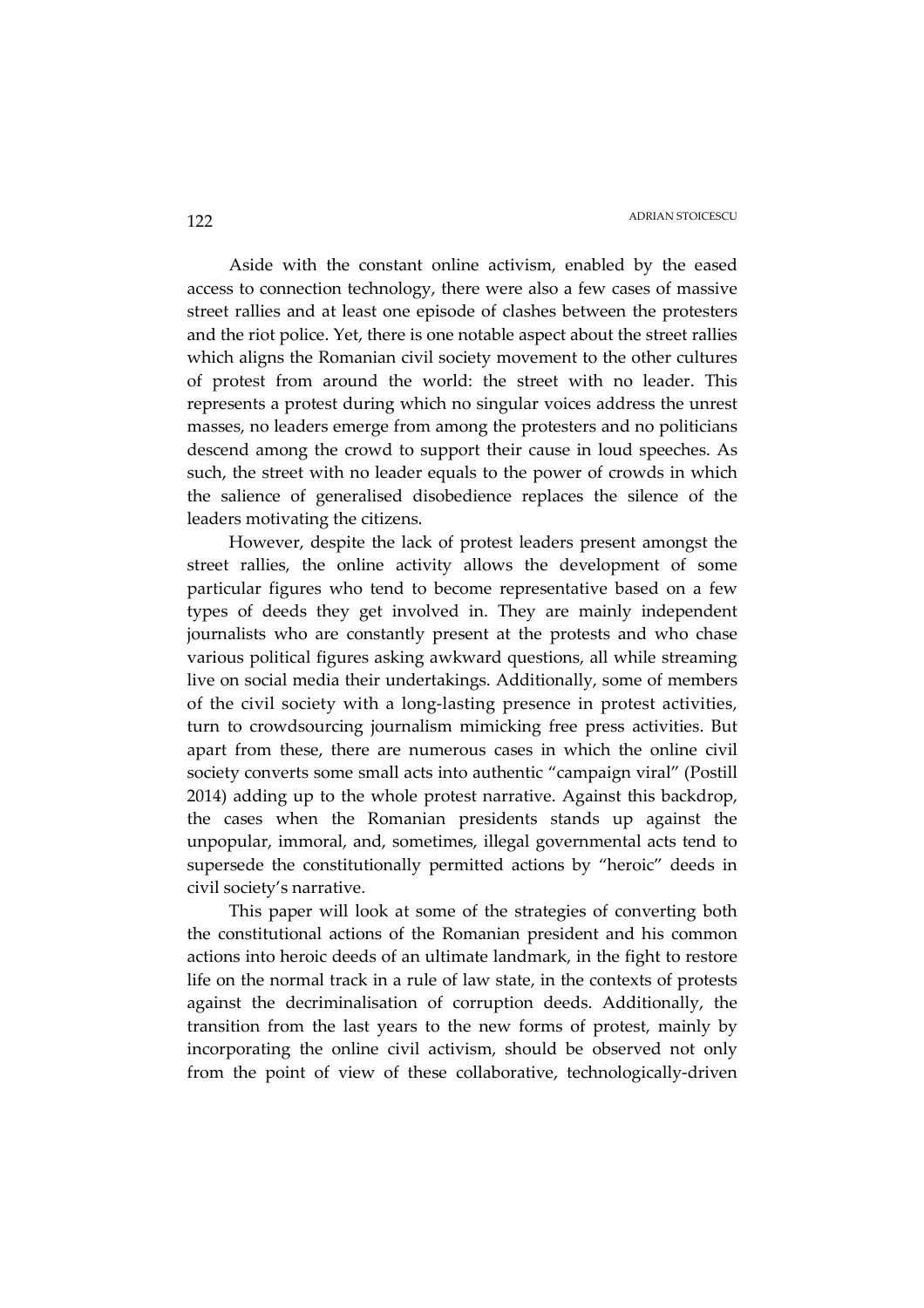innovations, but also from that of the remediation of old protest practices, such as the construction of the political mythologies and the profile of the *political hero*.

# **2. Political Myths and Heroic Figures**

Looking at an overview of the concept of myth, De Vriese (2017) identified three key points of alteration that the political myth understanding suffers from: firstly, the common language association of myth with fiction and untruth, secondly, the overemphasis of the connection between the political myth and political propaganda stemming from Cassirer's analysis of Nazism (dubbing the former as artificialized tools used as political weapon), and thirdly, as a rhetorical discourse aimed at promoting ideological wordings.

Another aspect that may provide consistency to the somewhat problematic understanding of myth is overlaying it with terminology from the anthropological perspective. From Frazer (1994) onwards, either in functionalist or structuralist traditions, the myth, as a narrative of origins, was passed down as a way of conceptualizing the world in the form of "phantom realities of other cultures that anthropologists study" (Overing 1997: 4). This was in sharp discontinuity with reality, but, as such, it places mythos in either a remote space or in a distant time. In either case, it anchors it within a reality apart from that of the present day.

Without getting deeper into the system of emic-etic opposition by casting light on to the understanding of the mythical narration, the relation between reality and the lack of it is a remnant the understanding of myth in anthropological tradition. However, Tudor (1972) tackles this dichotomy in his equation of myth and history, by rethinking the traditional views on the nature of events from the binary opposition between falsehood and truth, in terms of acceptance and appropriateness. Tudor based his thesis on the principles of selection which both the historian and the myth-maker resort to. His conclusion is as such: Historians "cite evidence" whereas "myth-makers" selection is centred upon "mak[ing] sense of an existing state of affairs" (Tudor 1972: 124). By reducing his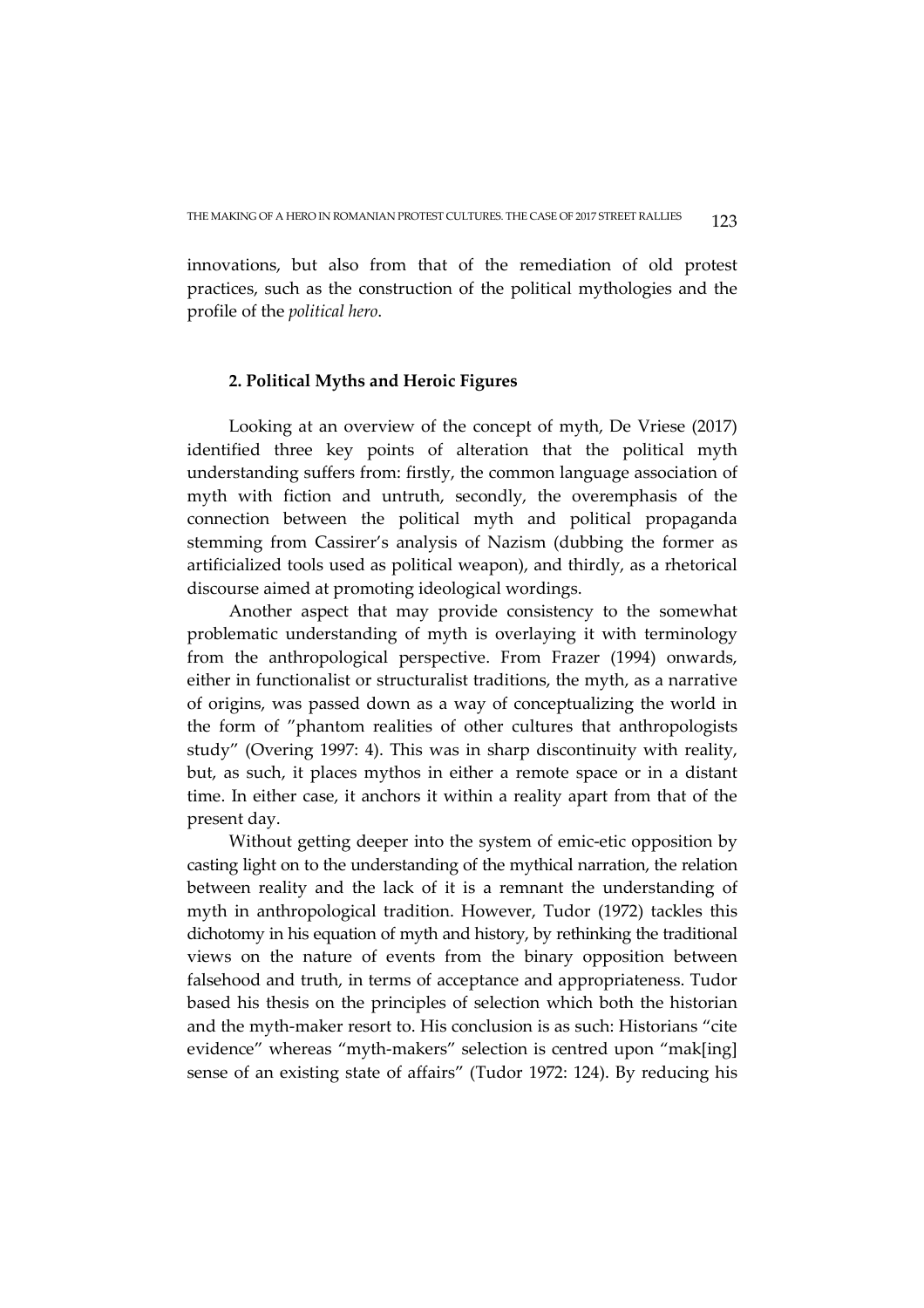analysis to the political myth, Tudor feels that this category is the most susceptible to selective incorporation; including real events and figures that have been reinterpreted to serve a particular case or purpose. He adds that if an event brings clarifications, it increases the likelihood of being accepted by the audience, even if it contradicts the historian outlooks. What Tudor implies is that the power of contextualizing events to appeals to the audience outweighs the veracity of scientific logic. This is partly backed by Tamse (1975) who shares the same logic in identifying an event based on either sources or on perception. However, he places myth and history alongside each other not in terms of reciprocal rejection, but rather of smooth complementarity.

Within the literature, there are some who dismiss the apparent oppositions between fact and fiction, such as Bottici (2007: 132) draws on the "acute need for a symbolic mediation of political experience" in the very human nature. Accordingly, he rewords the Blumenberg's understanding of myth as works on myth, casts political myths as an ongoing process of group appropriations "which can provide significance to their political conditions and experience" (Bottici/Challard 2006: 316). Thus, if Tudor's understanding of myth was selective incorporation to suit the context, Bottici's paradigm grasps at the idea of myths as narratives which function as lenses (Bennett 1980: 167) which alter the perception of the world. This perception regulates the action within a given group with a narrow focus. Although the pattern is unchanged, what fills the meaning-creating gaps is altered, or, as De Vriese's concludes, myths are "successful survivals in a creative process of selection and modification, namely, as those variants which best succeed in providing guidance for social action" (De Vriese 2017: 816), thus creating the utmost practical sense of myths.

A salient exemplification of such dynamics may be seen in the development of the myth of the hero. It was subject to a minute approach from a comparative mythology perspective in Campbell's (2004 [1949]) deeply psychoanalytically based text, where the figure of the hero stands the test of unification in the form of *monomyth*. If viewed as a composition within the three-phase rite of passage structure, according to Campbell, the mythical figure of the hero has been lost in present day imagination due to a series of reasons. Campbell posits that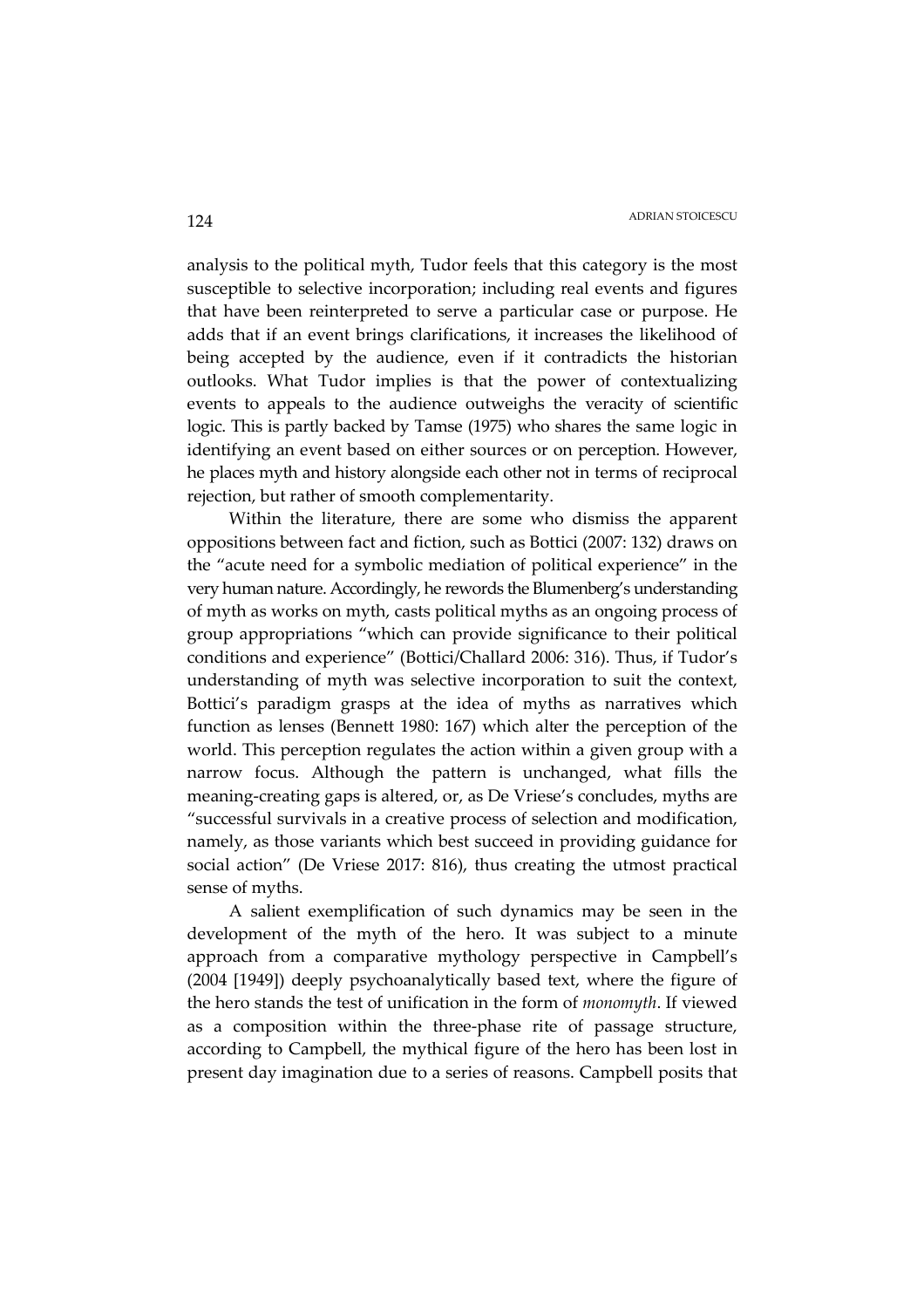"[t]he hero has died as modern man […]. His second task and deed therefore […] is to return then to us, transfigured, and teach us the lesson he has learnt of life renewed" (Campbell 2004 [1949]: 18). It can be argued that this assertion is valid if the projection which was made outside the realm of mythical thinking constitutes the basis for revealing the potentialities of heroic deed within our reality.

What is interesting here is the *potentiality* of heroic action. Although it can be argued that the figure has dissipated, one may argue that samples of heroic-like behaviours or actions still have fundamental reasons to occur. These create feelings of awe or at minimum simple admiration since they are unattainable (or seem unattainable) by the majority. Furthermore, such acts and behaviours stand out firstly, due to their outstanding nature, and secondly because their relevance for their audience (Sullivan/Venter 2005). Furthermore, investigations of a psychological nature have revealed a rather important number of adult individuals who disclosed that they still have heroes. This is despite the apparent blurred borders among an array of public figures and actions, and that it was impossible to identify at least one single trait common to all heroic figures (Kinsella *et al.* 2015).

It is this diversity of heroes' characterisations of their actions and features that has determined the diversity of theoretical models or taxonomies that scholars have developed over time. Their analysis of the perception heroes have in the eyes of their audiences have crystallised a series of features of heroes. Based on several contexts leading to perceived heroic acts (including events from the Holocaust or those that lead to Carnegie Foundation awards), Oliner (2003) composed his classification of how people viewed heroic action in connection to "conventional altruism". He used a matrix with four distinct features: help, risk, lack of reward, and voluntary determination. This matrix enabled him to envisage two large classes of heroic altruism: "professionally trained" and "non-professional unpaid" individuals. The latter is divided by whether they are involved in one-off or repeated acts of heroism (Oliner 2003: 21-22).

Within the same level of perception of heroic deeds, Fried (1993) linked "heroic" action to the system of values held by the audience or group in which the heroic actions unfold before. She propounds a grid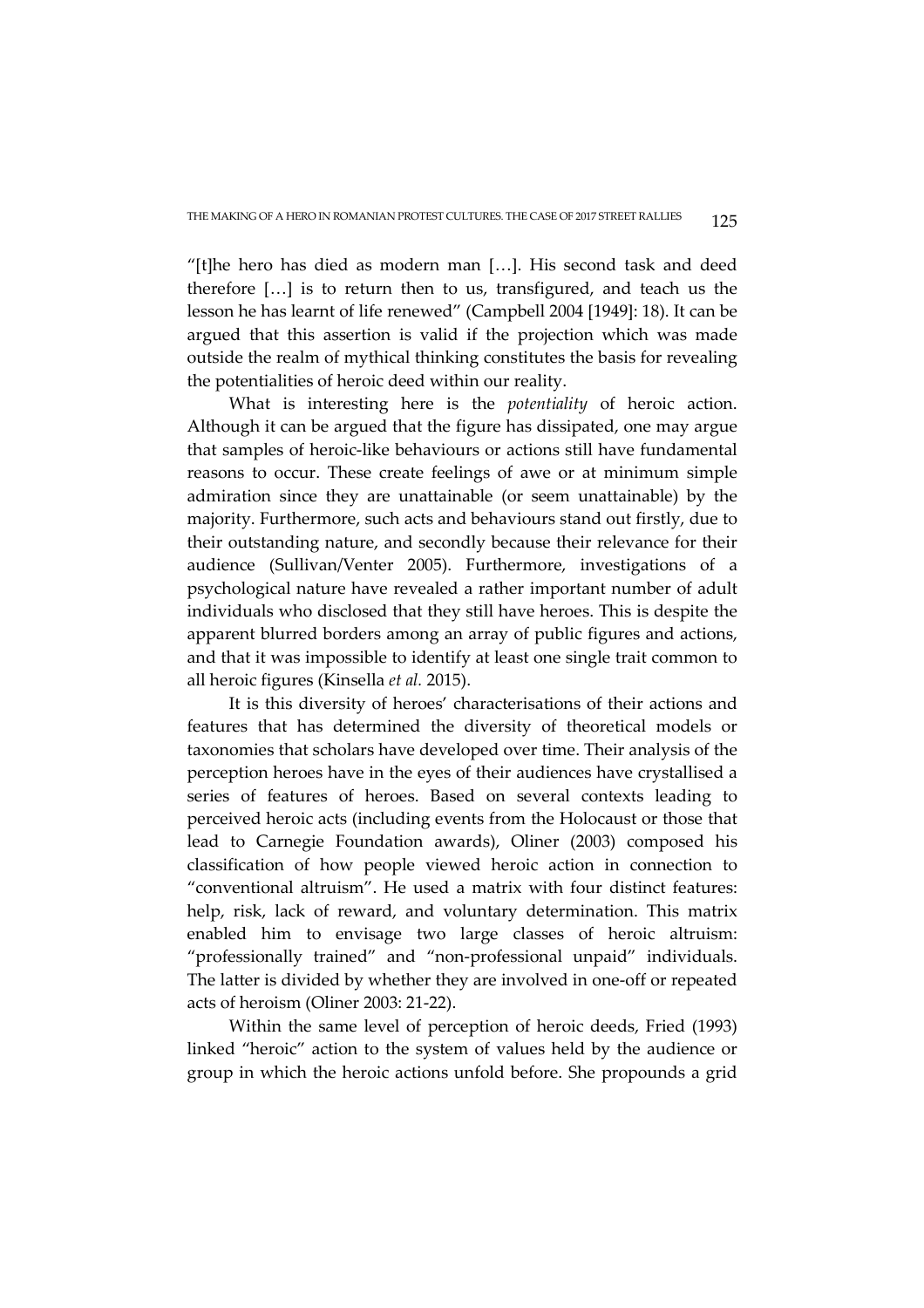in which various types of individuals perceive heroism against the opposition of private and domestic settings where the actions occur. As a result, the four empirical categories she identified underscore differently both the nature and the quality of the heroic acts. Thus, a progressive understanding cherishes the "struggles against oppression" (Fried 1993: 500), a scenario where the defenders cling on to heroicness of military actions, those who nurture projects within domestic and personal settings, and finally entrepreneurs who act against "critical actions and every day types of heroism" (1993: 506).

Furthermore, the heroes' actions could have a core root based on their perception of their existence. Whether they are personal or public heroes, professional or not, or paid or unpaid, the heroes' actions idealisation may be derived from the need to escape the linear dullness of individual life. Coughlan *et al.* (2017) found the propensity to heroicness stemmed from the need to escape boredom, which they defined as a "lack of perceived meaning and challenge" (2017: 457). The authors discuss that the two key components that create the meaning in life are "the presence of" and "the search for" and since such heroic figures "serve as a source of meaning" (2017: 459), it appears to be psychologically natural that there is an everlasting tendency to organize and arrange the lives of others in accordance to such models.

In a similar vein, Allison and Goethals (2015) dug deep into the reasons determining the need for heroes within reality and found them coagulated in external stimuli. As such, they proposed the concept of "heroic leadership dynamic" in which the narratives of heroes "fulfil important cognitive and emotional needs, such as our need for wisdom, meaning, hope, inspiration, and growth" (2015: 189). Such dynamic materializes at an individual level with an epistemic function; in the sense that it offers a source of "knowledge and wisdom" and, additionally, provides an energizing function, which "inspire[s] us and promote[s] personal growth" (Allison/Goethals 2015: 190).

While it is true that their approach stemmed from a therapeutic process, it can be concluded that the energizing function is the strongest to manifest within us, especially within the political mythologies surrounding heroic figures. This assertion can be supported with a general view on heroism and political mythologies as being specific to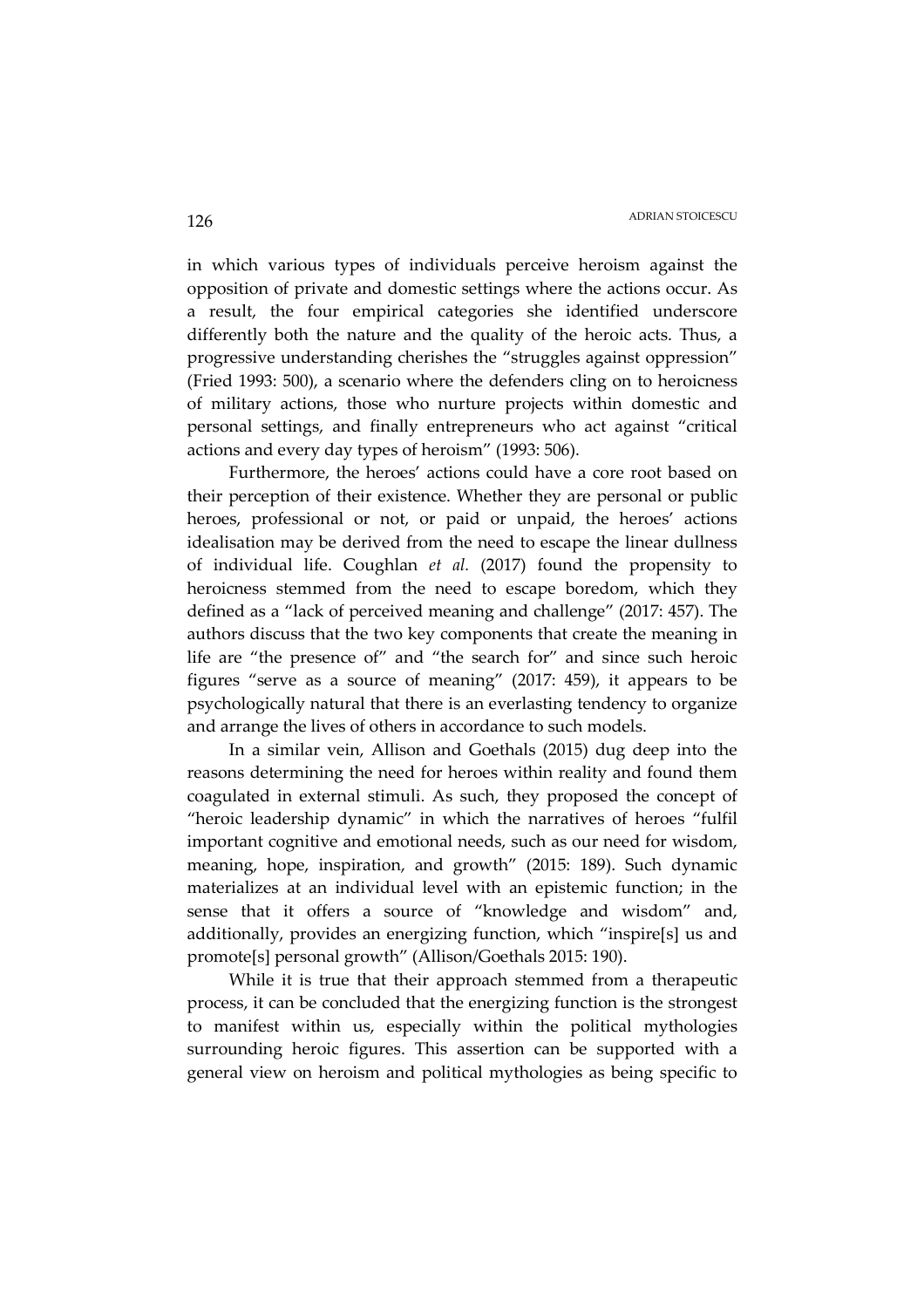certain groups which some build for a particular act of heroism, while others pre-exist the actual manifestation of a certain act. In both cases, the adequacy of a certain narrative to support an individual need is paramount in the way that the individual selects the representative figure. This was supported by Allison and Goethals (2015), who further interpreted the Johnny Carson effect as representation of such selection. This is in the sense that various figures spike interest with audiences depending on each individual's need, state or feelings. Additionally, it could be argued that a group may display such selection behaviour if a certain narrative fits their perception of the course of events to the same extent.

The final condition is that the hero must not always be remembered by the outstanding, uniqueness, and maybe frantic acts that he or she may enact or be part of. As Strate (1995) puts it, the hero must also have a visual identity within contemporary visual societies. By elaborating on McLuhan's global village theories (1994 [1964]), in conjunction with Walter Ong's views on orality (1982) which are both set against the theories of visual perception, Strate feels that whenever a visual representation of the hero is involved, such hero's actions are enhanced and felt more significantly.

In conclusion, a hero is the pinnacle of otherness when set against and compared to the members of the group that he or she mobilises. By integrating three major types of feature: the willingness to take risks, the performance of otherwise unattainable actions, and the generation of behaviours and reactions, (s/)he is set apart from the masses. In this way, the sense of difference (at least at the level of the latter feature) is included in the following that the hero attains including the members of the group where the hero consciousness is present. A hero always appears to be imagined as a bearer of the utmost levels of pervasive and positive traits of character. Conversely, van Tourhout (2017), drawing on the same idea of context-dependant nature of the heroicness and interpreting it as a method to "cope with reality" (van Tourhout 2017: 457), rejects the idea of a composite hero, termed a *hybrid*, which is made up of not only of superlatives, but rather of a whole array of features that include those that would not normally be in line with the heroic persona. In his view, the hybrid hero collects the features of traditional and flawed heroes and of villains alike and combines them. Even though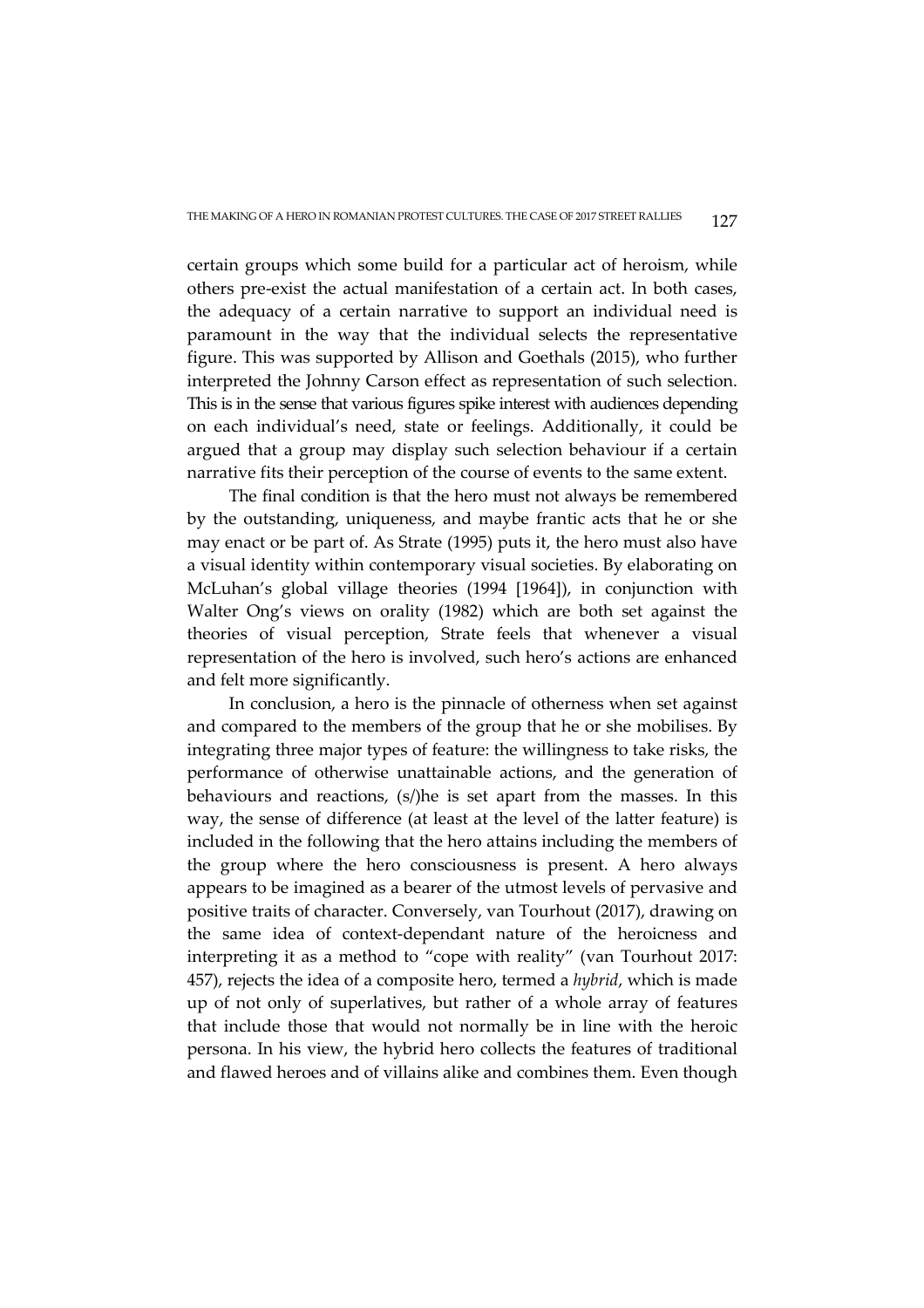the author based his theoretical construct predominantly on fictional productions, by observing these elements within the contemporary arena of political mythology and ritual may prove him right. The villain-esque features of a political hero do not mean the full annulment of his heroic status nor do they equate to the exclusion from the community from which his heroicness emerged, but rather just accepting such composite persona within the same groups is a reality that is not to be denied.

# **3. Methodology and Research Field**

In the lines that follow I will turn the attention to the way in which the Romanian President Klaus Iohannis has been linked to the antigovernment protest movements as of 2015 onwards and particularly on how his actions are deemed heroic or contested inside the same support group, following the *hybrid hero* pattern. His status is thus not built stemming from *post factum gazes*, but rather from an *ongoing routine* of interactions with the parliamentary majority. He pictures thus a hero in the making, with various steps taken as responses to the actions both of the political arena and of the street.

As methodology, the study is mainly based on discourse analysis and ethnographic observation and is conducted online, at the level of grassroot activism, on the Facebook groups and communities *#rezistența*, Dacian Cioloș, Laura Codruta Kovesi (their official pages), *Români împotriva corupție*, *Susțin platforma România 100*, and *600000 pentru rezistenta*, the President's official Facebook page, the news platfoms Hotnews (www.hotnews.ro) and Mediafax (www.mediafax.ro), and their respective Facebook pages, the online version of the print newspapers *Adevărul* (www.adevarul.ro) and *Gândul* (www.gandul.ro). Such a selection is based on that the purpose of the paper is not to analyse the President's image as a parallel between the supporting and the contesting discourse, but to see how this image is built in a group of (quasi)support. It is (quasi)support because the political affiliation of people commenting, liking, sharing or uploading content is not clearly printed, but rather deducted. Some content or practices may easily be context-determined and may not stem from clear political affiliation. It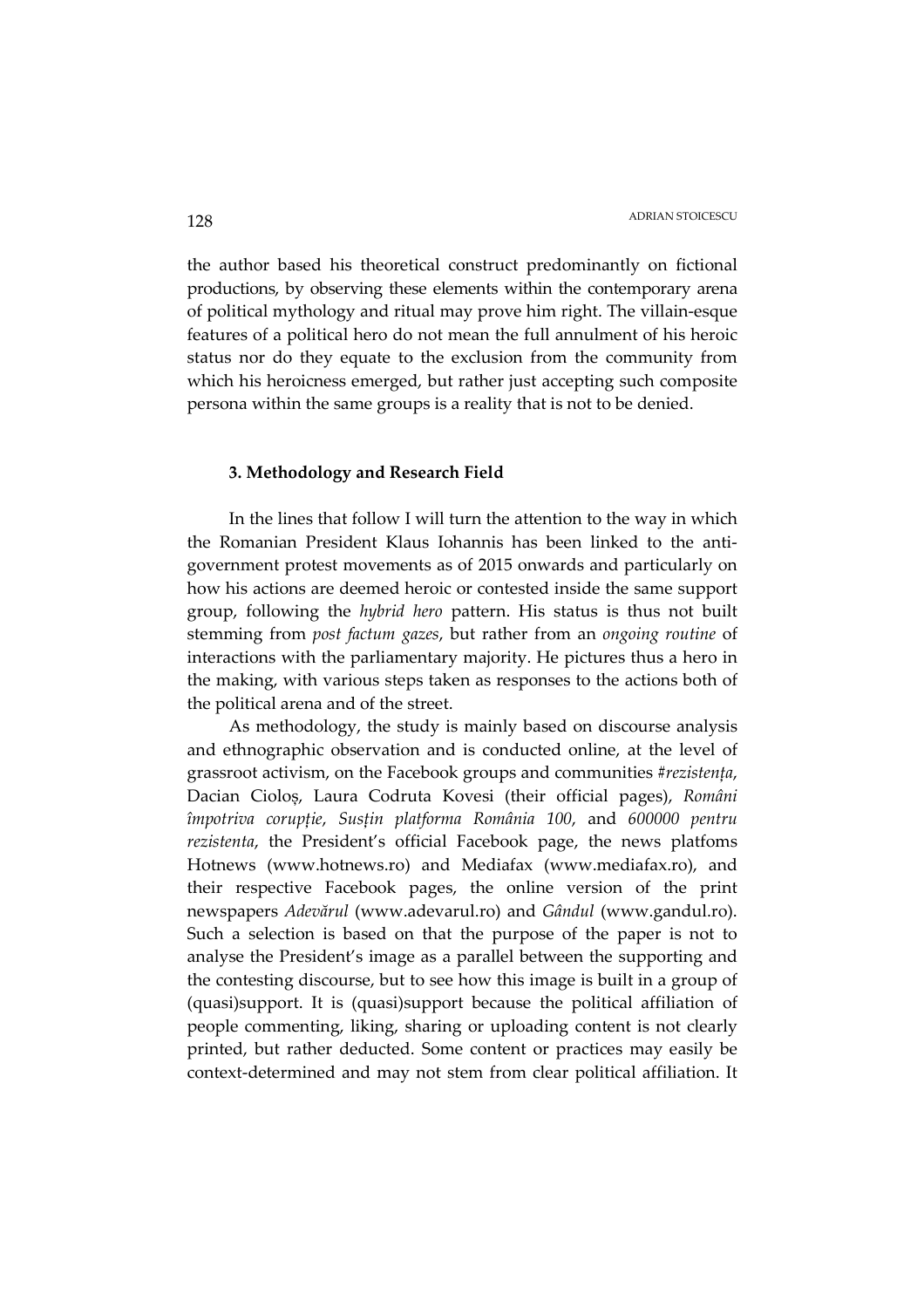may be possible that a part of these people shares different political views but are active here simply because they contest political parties in power.

Furthermore, for reasons relevance, just a random fraction of the plethora of instances was selected for analysis although much more material is available to back-up the conclusions: the cases of direct confrontation and the construction of a physical image.

## **4. The Making of the Hero**

Once a party or an individual is voted for an official capacity, it is natural to embark on a road of popularity erosion since the political class is always to blame for everything not conforming to the voters' expectations. However, the Romanian political context of the time enables the existence of a president supported by a political party which does not hold the parliamentary majority. In terms of conflicting powers, although the president has rather limited constitutional duties in term of internal affairs, he can play an important part in some key areas such as the Parliament activity (he can reject the promulgation of laws delaying the moment when they come into force), the naming of the prime minister (or, rather the rejection of proposals made by the majority) and so on.

As such, when street rallies against the newly elected Parliament's attempt to decriminalize certain corruption deeds gained momentum, the president appeared as a last bastion on the path of the retention of the rule of law which was strongly put to the test. Suddenly, the president who had not featured excellent speaker's skills or an active role as a participant in the internal political life became a sort of a panacea ally in the fight against legislation alterations.

Against this backdrop, each of his acts or public speeches harnessed in the protesters' eyes a potential heroicness (Campbell 2004 [1949]) since they correspond to the expectation of the street. Additionally, such acts or speeches tend to be strongly recontextualised to fit the contexts of political-civil society turmoil (Tudor 1972), or to offer the possibility of an alternative perception on same events (Bottici/Challard 2006). Each micronarrative centred upon the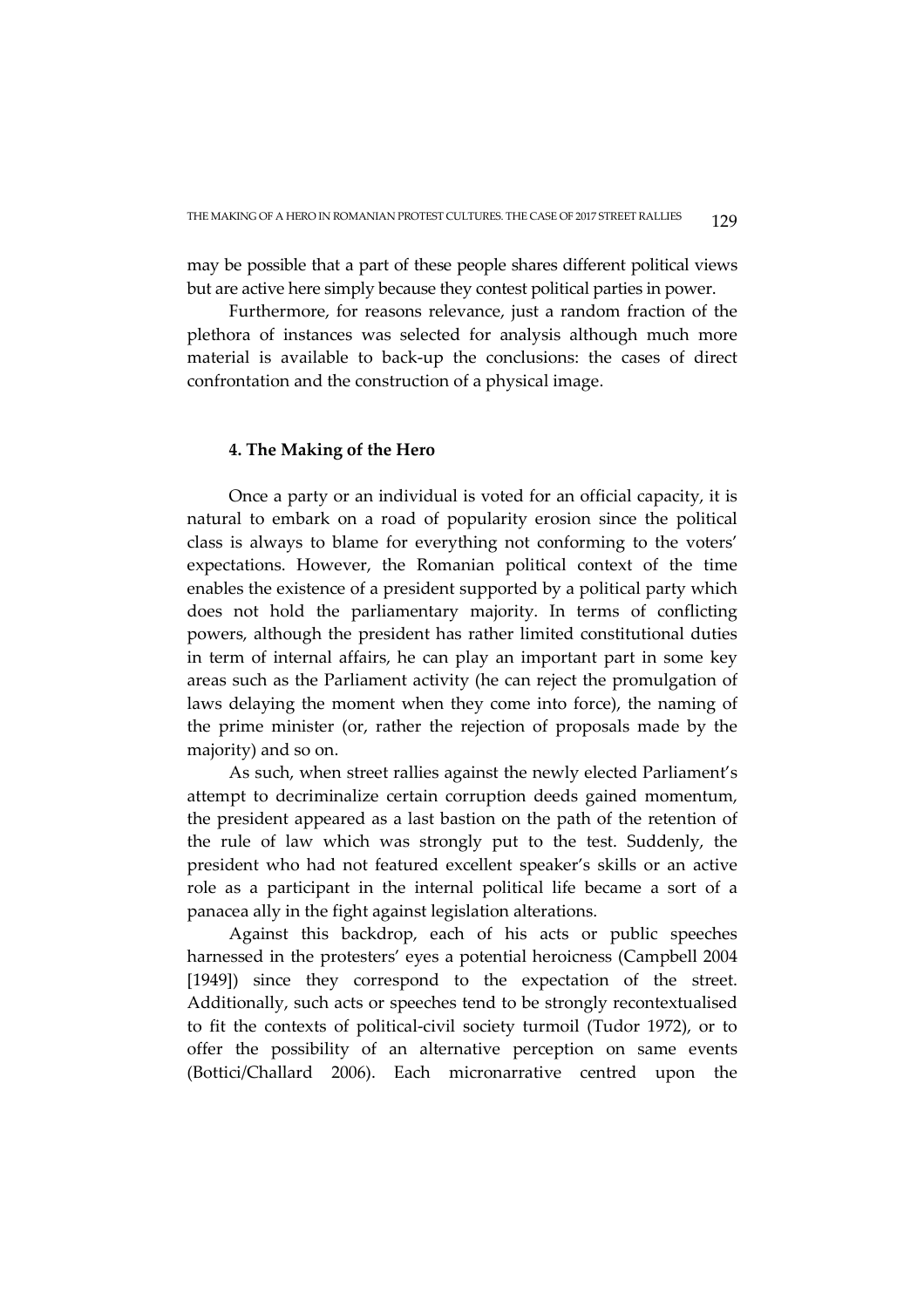presidential persona disclosing a position against the parliamentary majority amasses to the grand narrative of the protest movement.

### *4.1. Unmuting the Hero*

As said before, the Romanian president's communication strategy is built upon a scarcity of public interventions. Yet, his short and very oriented speeches compensate for his lack loquacity. This may simply be a strategic move<sup>2</sup> in his pungent tendencies to counteract the unpopular decisions or politicians. Furthermore, such strategy is a well-balanced approach in terms of the reactions such actions may determine among the publics he addresses. The longer the time between the sanctionable actions and his public intervention, the higher the level of expectation amongst the civil society. This delay functions cumulatively while the expected intervention fuses more the frustration gathered by the protesters which see their efforts almost in vain.

In the political mythologies and, subsequently, in the construction of the political heroes, such unseen but implicit presence is considered a sign of superlative strengths because "the more a power can be felt without being seen, the stronger it gets" (Bottici/Challard 2006: 331). The absence and, eventually, the emergence at the proper time set the grounds for converting the power into heroic features. The president's positions are thus the expected feedback to the direct requirements of the street.

But in a narrative of the construction of the hero, based on the monomyth formula, the hero must face the opposing force in direct confrontation to consolidate his position. If the discourse against adversaries may be viewed as well as part of the heroic confrontation, facing the "enemy" in direct encounter is what builds the best this status.

<sup>&</sup>lt;sup>2</sup> This strategy is constant in the president's approach, being employed from the early stages of streets protest that anticipated the mass street rally from the beginning of 2017. Following the tragic fire from the Colectiv Club, the street protests were six days in when he descended for the first time among the protesters.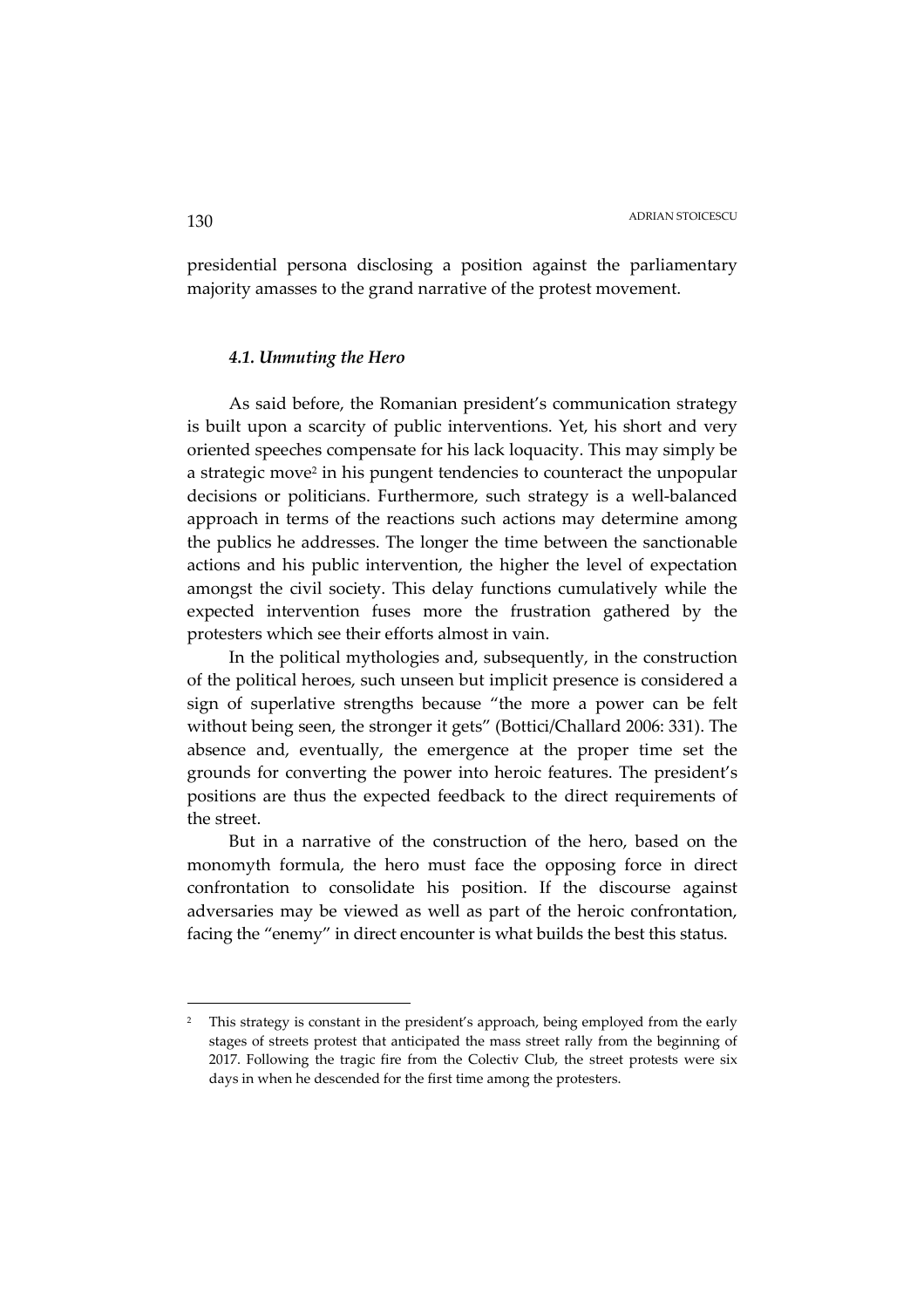The president-cum-hero's direct confrontation in the sense of faceto-face interactions were in the context of the 2017 massive protests rather limited. Yet, at least two examples become relevant in the sense of the creation of a hero among the protesters with no leaders: the participation in the government meeting where the bill to alter the criminal code was expected to be passed, and the second, the attendance to the counter-rally organised by the parliamentary majority in front of the presidential palace.

As previously said, the linchpin of the massive public disobedience the Romanian civil society showcased was the decriminalization of some corruption deeds. The rumours about this intention turned into certainty as increasingly larger numbers of members of the Parliament and government, as well as high-ranking party members acclaimed the necessity of such modification with the only purpose to avoid alleged mistrials and abuses of the anti-corruption prosecutors. As a need of urgency, the parliamentary majority decided not to follow the lengthy path of a bill passed by the Parliament, but rather to go the easier way of passing a government ordinance which will immediately produce effects and which will bypass the president who has a veto right against the law.

In such context, the first direct confrontation occurs when the president decided to attend the government meeting. Although allowed by the Romanian Constitution to partake in and to preside such meeting, such right was seldom exercised. However, the president's intention was blunt and put in the clearest words possible<sup>3</sup>:

"There is one elephant in the room, but it cannot be seen. There are two elephants: the pardoning ordinance and the criminal code alteration ordinance. It's obvious that I have already talked to the prime minister earlier this morning, and he's told me that the discussion has already taken place with some colleagues from the government and it would not be a part of the additional agenda…"<sup>4</sup> *.* 

Highly praised amongst the anti-corruption protesters, the confrontation not only increased the admiration for finally standing up

<sup>3</sup> All the texts cited here are in the author's translation.

<sup>4</sup> https://www.youtube.com/watch?v=5z7vMfFZzWM, retrieved on August 24th, 2020.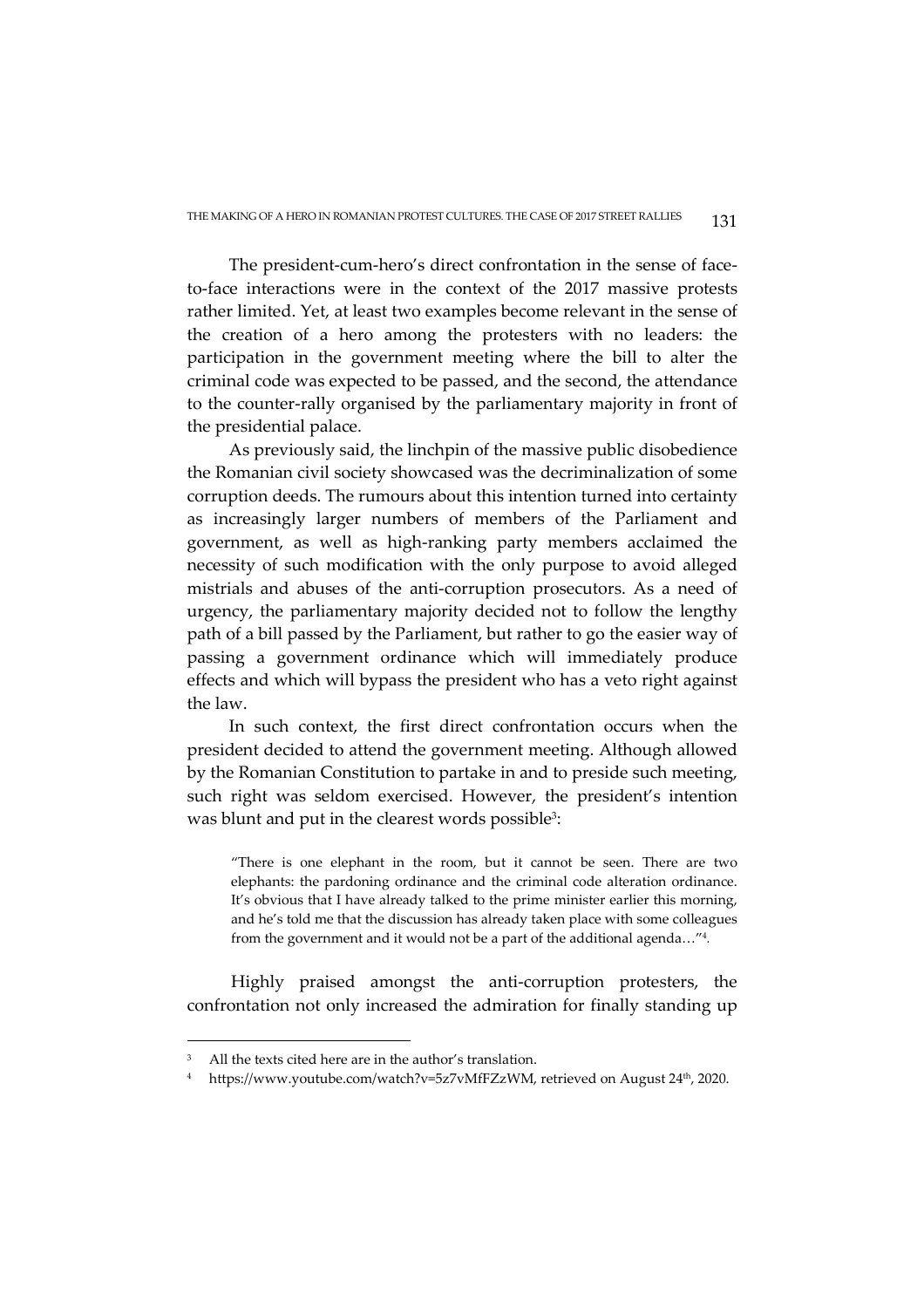for the retention of the criminal deeds in the penal code, but additionally aligned to the already expected pattern of interaction with political adversaries. One commenter on the news agency Hotnews webpage manages to summarise and simultaneously unveil the presidential strategy:

"Last evening, we were all in high dudgeon since Iohannis appeared to accept benumbed PSD's (governing party, my note) manoeuvres. Today he went to the government (although he declared elegantly that the prime minister had invited him), had a confidential talk with Grindeanu [the prime minister, my note] and Iordache [minister of justice, my note], allowed Grindeanu to announce that no talks about the amnesty would take place, not to chip away his prestige. When Grindeanu tried to avoid talking, Iohannis took the mike and call a spade a spade, being visible annoyed (M. Popa<sup>5</sup>)".

This comment epitomizes the very meaning of the heroic perception as expectation of the uncommon act. Firstly, this showcases the need to incorporate the accrued power in the form of the physical presence, as a final point of a long expectation. Secondly, it acknowledges the potentiality of an outstanding act to countervail the imminence of a potentially harmful action. And finally, it sets the grounds for the identification of a pattern of direct interaction after a period of absence.

The same strategy appears to be employed identically in the next episode of direct confrontation. If the attendance to the government meeting only delayed the alteration of legislation, which eventually took place a couple of weeks later, the next confrontation places the president in front of those who support the contested political majority.

Immediately after the modification of laws by the government emergency ordinance, people took to the streets in great number, pressuring the issuer to take a step back and to cancel the bills which eventually happened. Irrespective of this reparatory action, the protests did not rest, but surprisingly increased in intensity.

 As a counteraction measure, the social-democrats organized – although they constantly stated the movement was spontaneous – a

<sup>5</sup> https://www.hotnews.ro/stiri-esential-21539621-moment-inedit-sedinta-guvern-klaus -iohannis-nu-lasat-presa-iasa-din-sala-pana-nu-vorbit-despre-cei-doi-elefanti-care-nu -vrea-vorbeasca-nimeni.htm, retrieved on August 24<sup>th</sup>, 2020.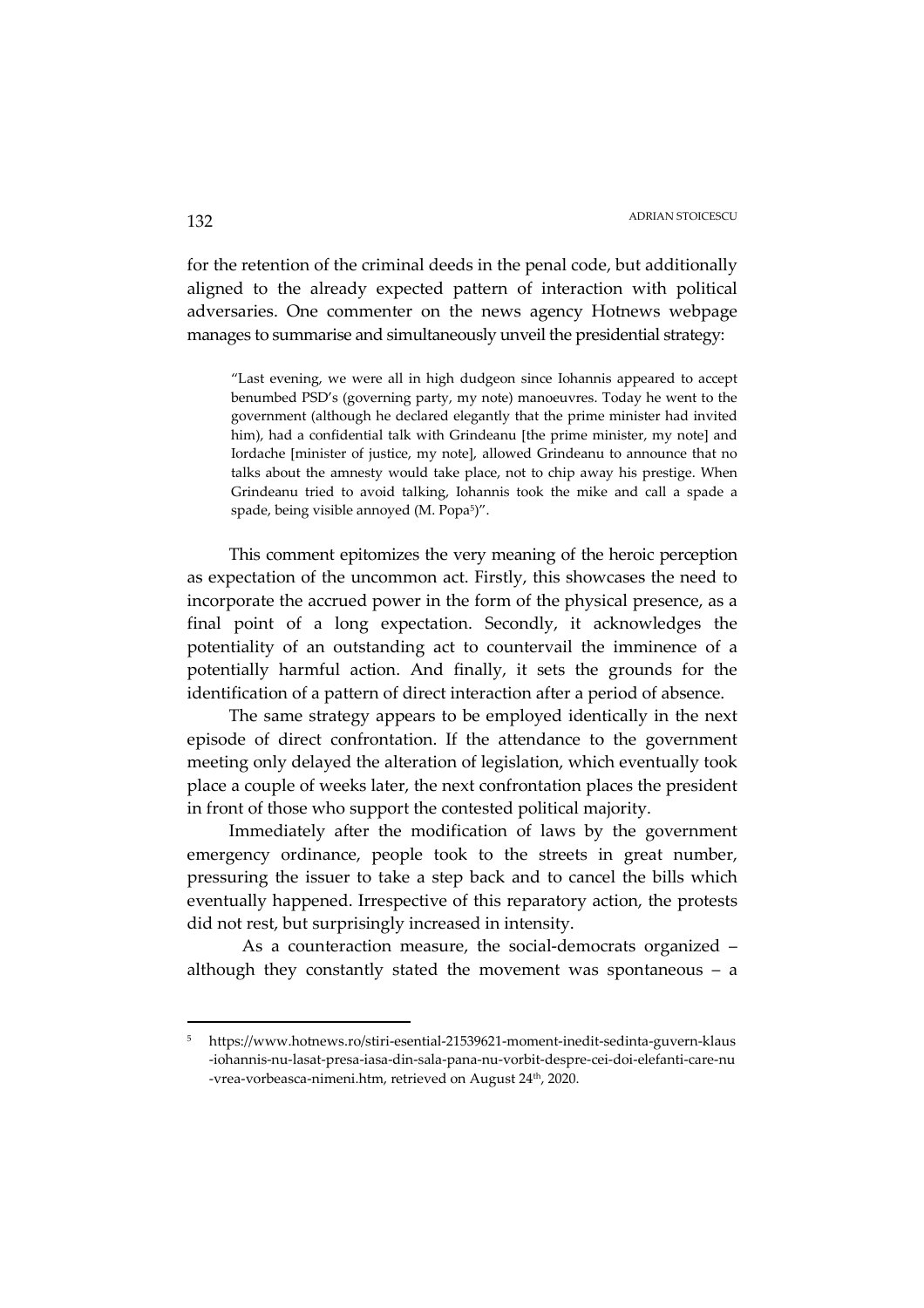recurrent counter-protest aimed at the president in front of the presidential administration.

The second confrontation, three days after the first manifestation, places Iohannis in front of a small group of people located on the foot walk opposite the entrance to the Cotroceni Palace, protesting on a blinding blizzard. After a very short face to face meeting, Iohannis justified this confrontation in terms of an administrative duty which makes him listen to all the people who have different opinions, irrespective of their political views.

The descending among the contesting crowd may be seen as an act of bravery in the algorithm of building the heroic aura. This is not to be seen as an act of courage in the sense that his presence here might be subject to perils, but as extraordinary by comparison to his peer political leader, who failed to address their contesters. As a result, the heroic construction derives from the opposition between the urge to act and the lack of action.

The hero's extraordinary actions are socially constructed, namely they become heroic in the cultural contexts which allow their creation. Actions tend to stand out as heroic either against the backdrop passivity or against irrelevance. It is not clear what triggered the lack of a similar engagement between the governing party and its contesters, but this inactivity backfired dramatically as an augmentation of the president's approaching its contesters.

Finally, the outstanding nature of heroic action must be additionally read in conjunction with the willingness to take risks which ordinary people would normally avoid. One such risk may be analysed in connection with the first example of confrontation and must be weighed against the possibility of the parliamentary majority to act against the president by deploying measure to sanction him for standing up against their political will.

The Romanian constitution allows the Parliament to initiate and to vote a presidential suspension procedure in case he performs acts that breach the constitutional boundaries. This has already happened in Romania before, when the previous president was subject to the suspension procedure. Although this ability was often invoked on the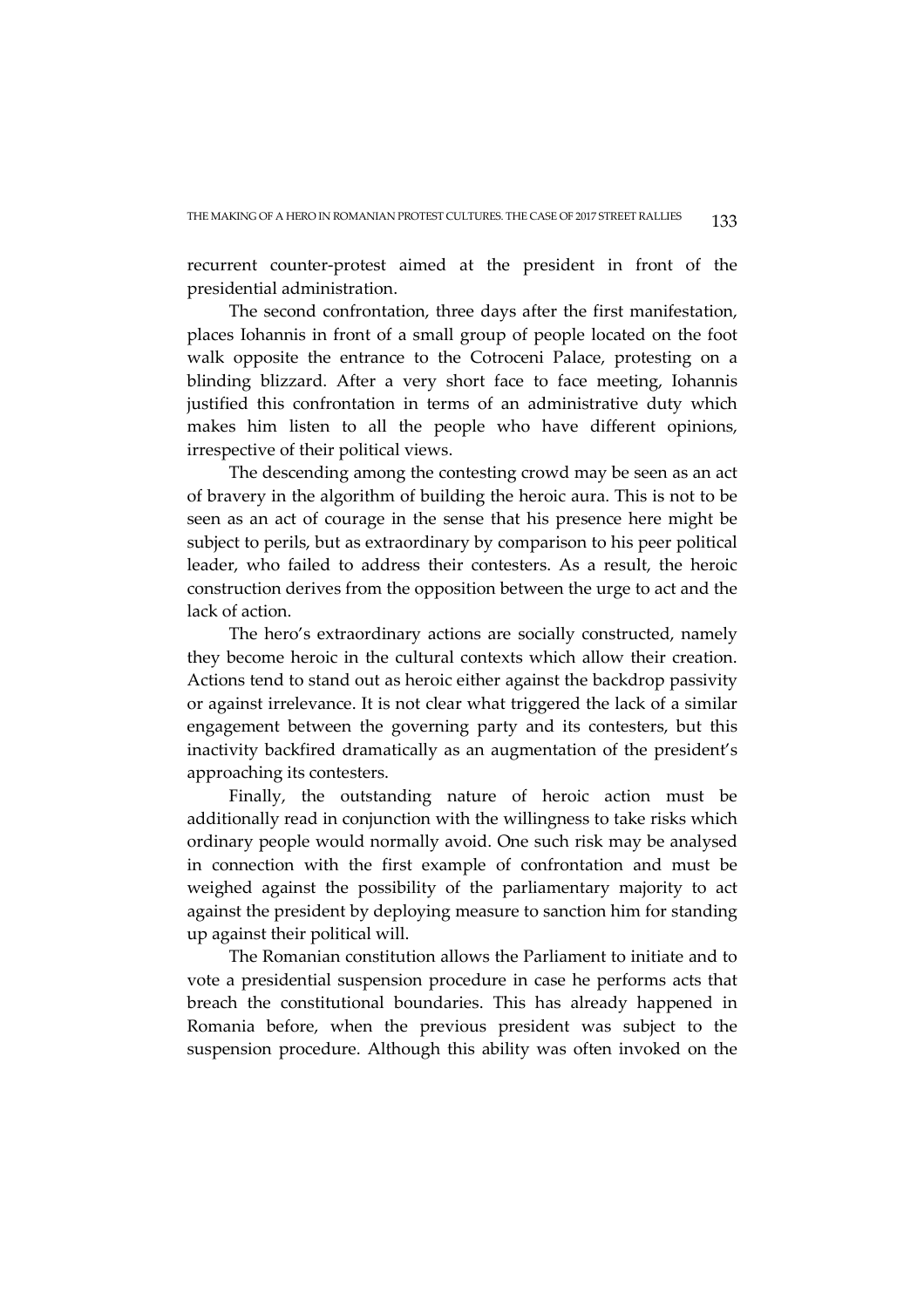realm of political debate, this time, against the street pressure, the Parliament did not resort to such final measure.

In other words, the risks of the outstanding actions shaping the heroic persona equate here to the risks of total annihilation namely, the hero being voted out from the political arena. In a general sense, this risk is viewed as the risk that the group in which the heroic narrative is build is not willing to take. But in this case the suspension is not shared among the members of such group but rather among other unique representatives with same attributes. As such, the risk does not materialize in present circumstances, but it is rather seen in the history of that representative function. Iohannis does not have other group members compare with, yet he might be compared with other presidents before him.

To partly conclude, the presidential actions in the confrontation formula turn to a valuable asset in the context of street protester's demands. As such, the public discontent in connection to the attack on justice creates a suitable setting to justify and to support an action against the very root cause of the villain-esque threat posed to the normal course of life in a state of law. Furthermore, in the context of street pressure against an unlawful form of exercising the authority with detrimental results, the hero's actions tend to converts in critical steps to legitimise and enhance the public wrath.

### *4.2. The Heroic Posture – or the Hero with a Face*

It is rather common that one political figure's staff may resort to engineered contexts to shed favourable light on one person or the other (as it is most probably the case with picture no. 2). But what interests more for the sake this analysis is the echo such instances lead to in the form of content generation in the online debate around politics.

Picture no. 2 shows the president side by side with Gen. Ciucă, Romanian Chief of Defence at that time after having descended on the airfield, with a Spartan Aircraft silhouette on the background and it was uploaded on his official Facebook page.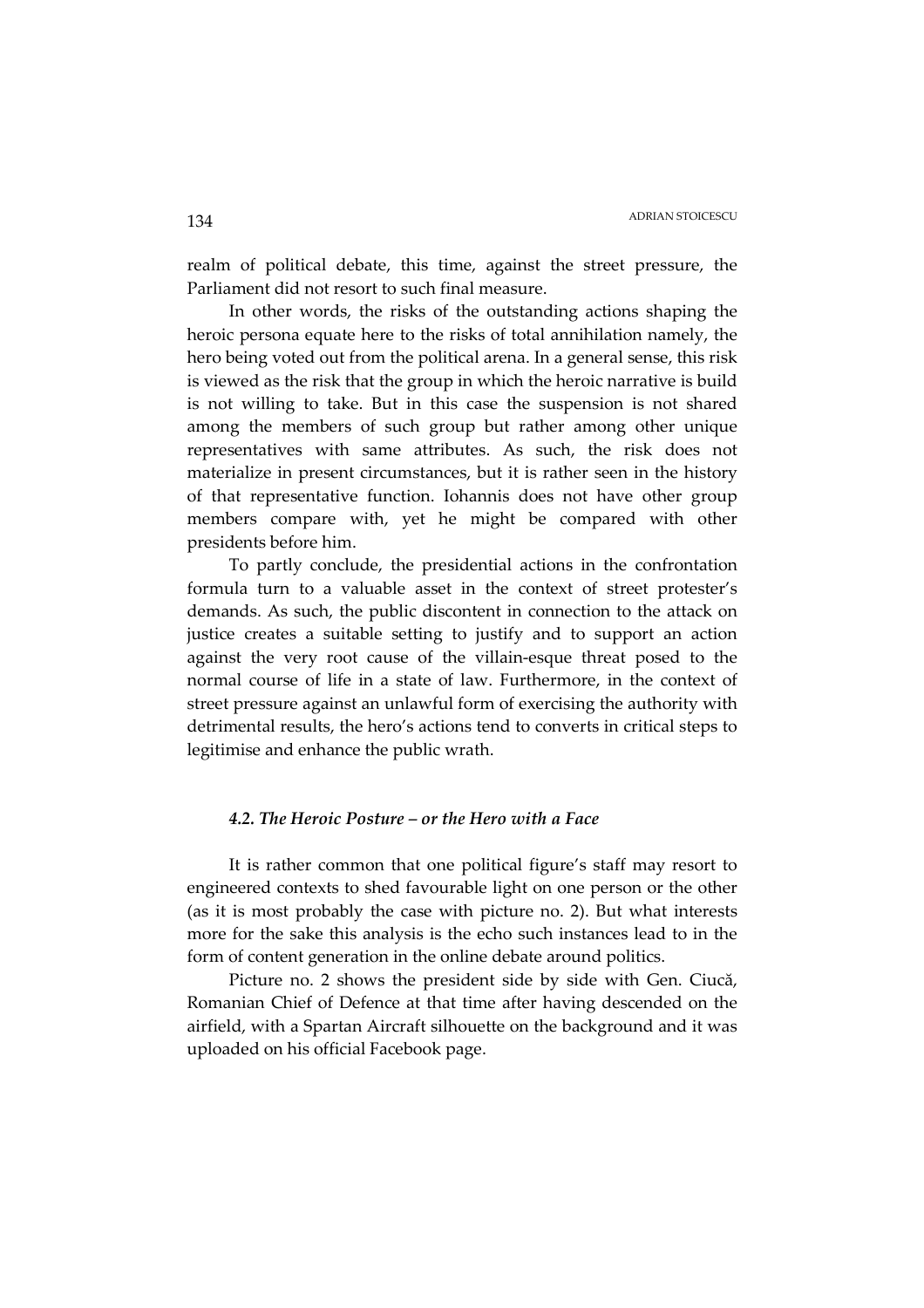

Picture 1. The red jacket<sup>6</sup>



*Picture 2.* The president at a military airfield



Picture 3. Social Democrats' former president<sup>7</sup>, today imprisoned for corruption

<sup>6</sup> https://www.national.ro/news/iohannis-si-a-pus-geaca-rosie-ca-sa-goleasca-puscariil e-603163.html, retrieved on August 24<sup>th</sup>, 2020.

<sup>7</sup> https://evz.ro/liviu-dragnea-liber-complet-judecata-sfideaza.html, retrieved on August 24th, 2020.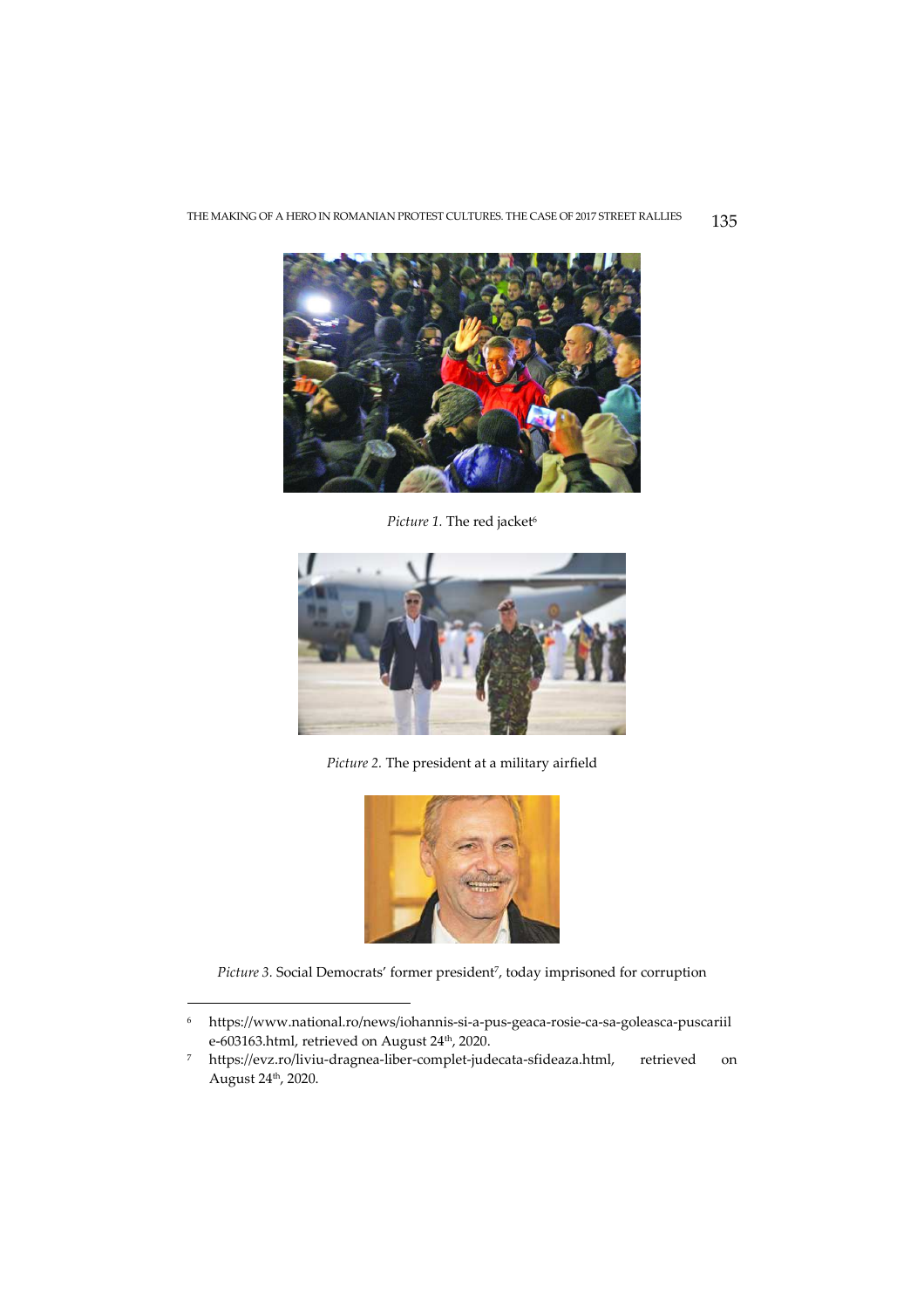This image may open discussions on multiple layers of meaning, especially because it generated a great number of memes picturing the (super)hero posture the president displayed and, additionally, because it forms an authentic piece of campaign viral in the grand narrative of contestation movement. The intertextual comic nature of the memelore generated by it is enlarged upon as a strategy of fusing the fight against the corrupt political class (Stoicescu forth.). What interests here is the strategy of contrast, either explicit, as in picture no. 2, or implicit, as it is the case with the inclusion of picture no. 3 in the contestation narrative – employed in the protest discourse.

This opens the discussion for Strate's opinion that a hero "will also come under increasing control by audiences" (Strate 1995: 37). In this case, such control is achieved a means of a crowdsourced regulatory process, shaped either as visible direct textual feedback or as intertextual productions to reveal expectations or to make clear a certain way of perceiving the heroic persona, all of which materialise in the context of the conforming to the protesters' expectation to identify a form of authority taking their side.

The purpose of the heroic posture becomes transparent from a fist glance in picture no. 2. The crafting of the hero image by hinting at the warrior architype is done by a process of assimilation. Iohannis is not a member of the military thus cannot impersonate such role. What he can do instead is to associate his image with that of the highest position in the Romanian armed forces. Furthermore, the blurred background which technically enables the eye to focus on the central two individuals may very well be interpreted as hinting at the importance of the representative figures and not of the logistics or the military as a group.

On the other hand, the picture further contributes to the exceptional nature of the hero this time embodying the excellence of action in an extraordinary physical presence. This PR bait appears to function smoothly since the picture triggers immediately large numbers of commentaries centred upon the theme of outstanding appearance.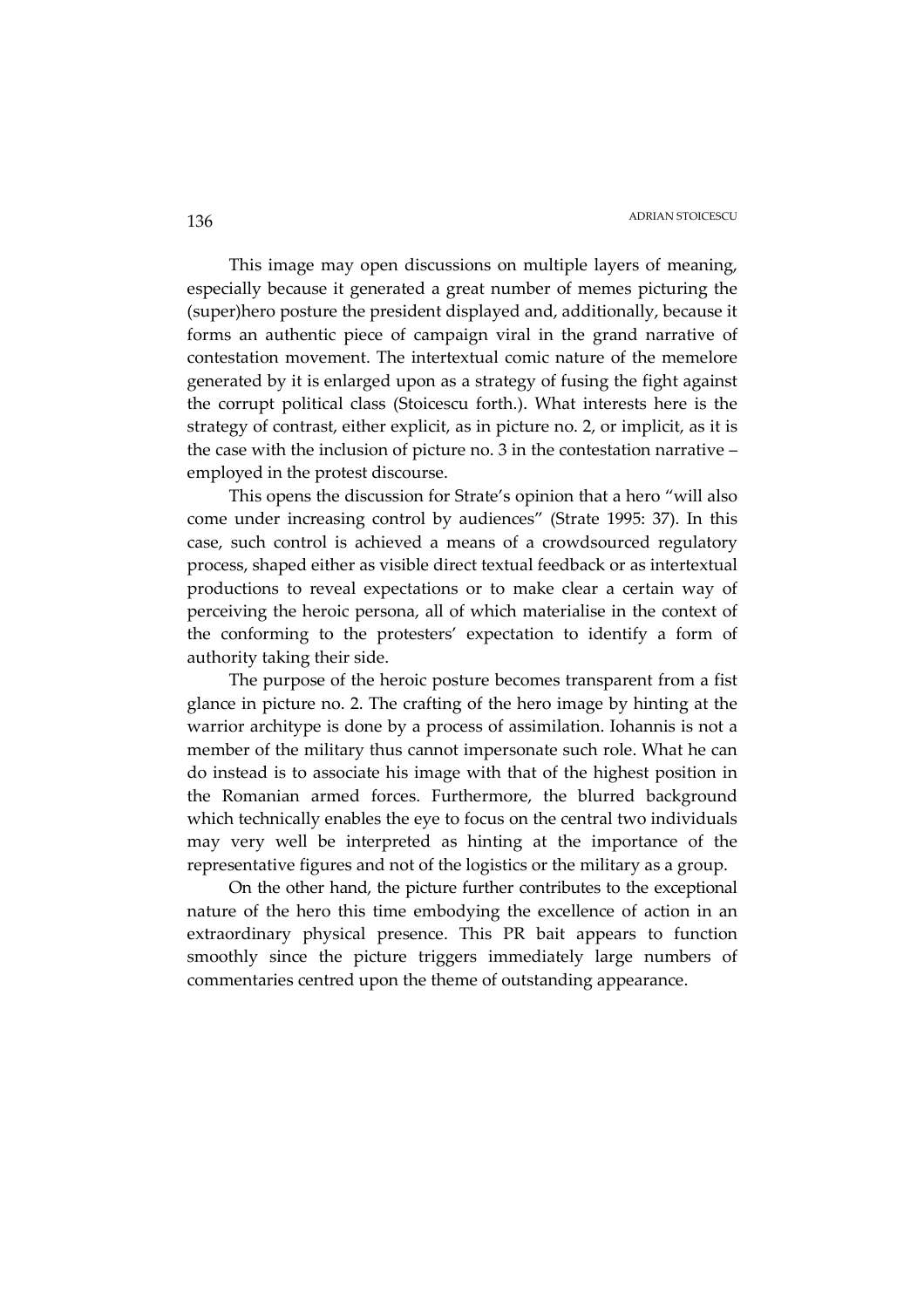The large batch of commentaries<sup>8</sup> enlarge upon the contrast with the general: "couldn't anyone photoshop the military man on the right side thinner" (S.D<sup>9</sup> .), "Mr Ciucă could go easier on shawarma" (T.A.). In terms of regulatory feedback, such contract may not be read as directed to Gen. Ciucă, but, in fact, they are contrast formula to enhance the visible hero's image.

But above all, against the many commentaries acknowledging the charisma the presidential hero possesses, there are other which disclose the strategy behind the image. At the same time, they connect this strategy to other president's, but set apart the purposes of the creation:

"I am gland on the other hand that no petty joker came with the idea to show his naked torso similar to Putin riding on lions or strangling bears. (S.D.)".

In the similar vein to joggling with physical appearance, the Facebook users themselves resort to a similar strategy of contrast. Such examples include the routine of making memes stemming from various official pictures, but the most valuable is the inclusion of an implicit game of images in a sort of meta-narrative of the online critical discourses. This means that certain images become campaign virals at a certain moment in the development of events but remain in the public attention to punctuate various other aspects of political debate or of the discussions in the culture of conflict.

This is the case with pictures no. 1 and 3 which are constantly used as a reminder of the presidential hero. The "red jacket president" became a symbol of defiance of the parliamentary majority (red being their colour). The bad teeth head of social-democrats, on the hand, stands at the exact opposite side of the spectrum of charisma. This way, the collage with the head of state and the head of the Chamber of Deputies (as it is the case of picture 4, below) becomes a sort of a landmark in the equation of confrontation. It is not a direct clash but it is

<sup>8</sup> All the commetaries cited here are from the president's official Facebook page, https://www.facebook.com/klausiohannis. All the captions are given in the author's translation.

<sup>9</sup> Given that all the texts cited in this paper are from a public Facebook page, only the initials of the users' names were given, for reasons of privacy.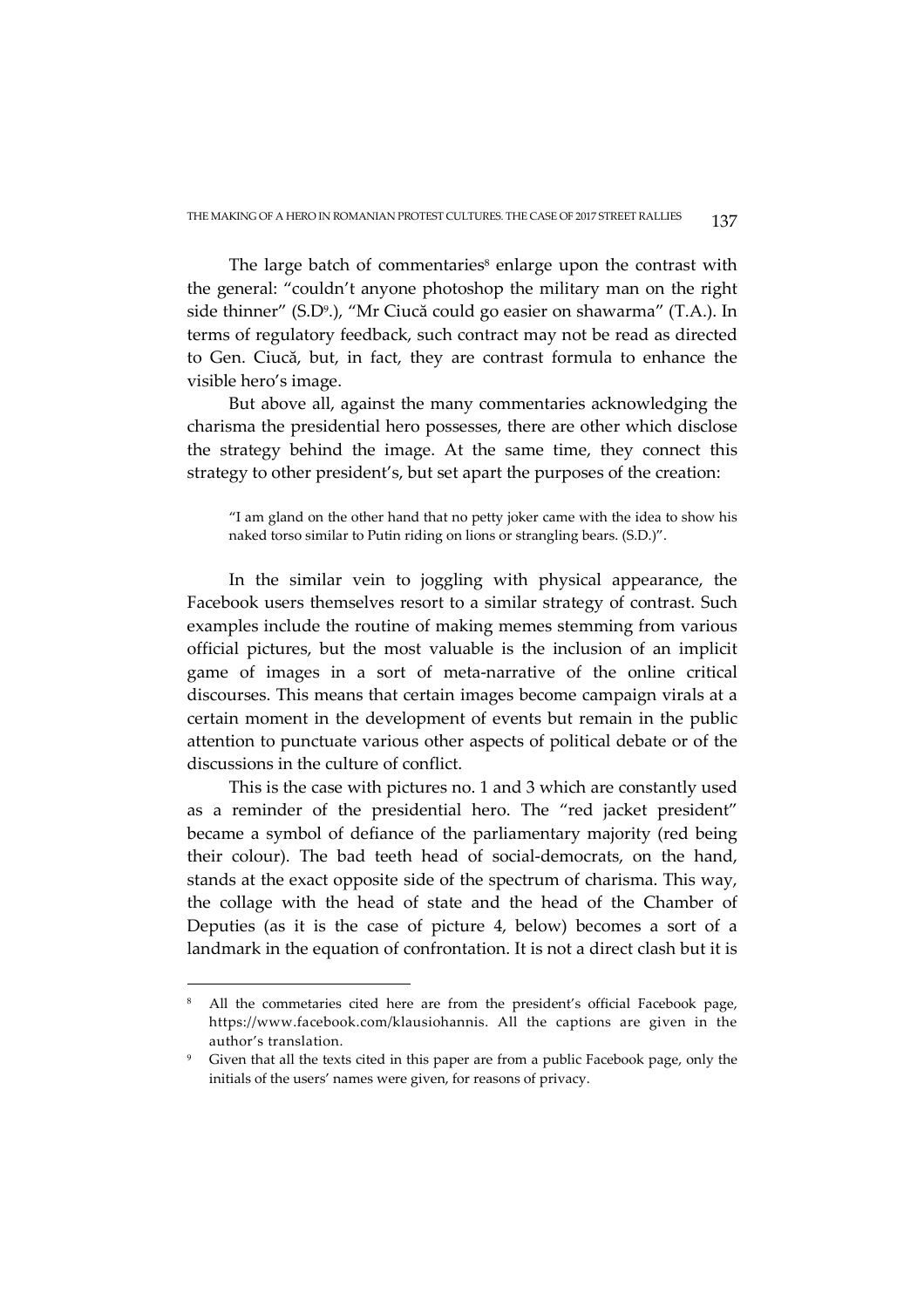symbolically linked to the opposition between the (impromptu) hero and the (constant) villain.



Picture 4. Dragnea and Iohannis<sup>10</sup>

### *4.3. The Hybrid Hero*

As said before, the presidential hero status is expedient by the incorporation of a generalised desire of the protesters to stop the legislation modification and, at a larger scale, the social democrats. This final part of my approach to the remediated construction of the political hero attempts to analyse what kind of reactions are triggered when the hero falls aside the generally acceptable deeds.

As stated from the very beginning, the analysis focuses only on support groups since only at this level we can clearly notice unbiased opinions. If one looks at a hero's profile within all actions generated in the wider context of protest, especially one in which the group it hosts is highly divided, then such heroes will definitely fall under the category of hybridity. This is because the same action or behaviour will be seen in opposite term within either side.

The political context chosen for the analysis of hybridity is triggered by the president's nomination of the third prime minister from the social democrats, after two previous cases in which the social democrats led to the destitution of their own governments either directly, as a result of a non-confidence vote, or, indirectly, by withdrawing of political support leading to resignation, in the case of the second prime minister.

<sup>10</sup> https://playtech.ro/stiri/dragnea-desfiintat-pe-iohannis-la-tv-ce-a-spus-de-referendu m-12505, retrieved on August 24th, 2020.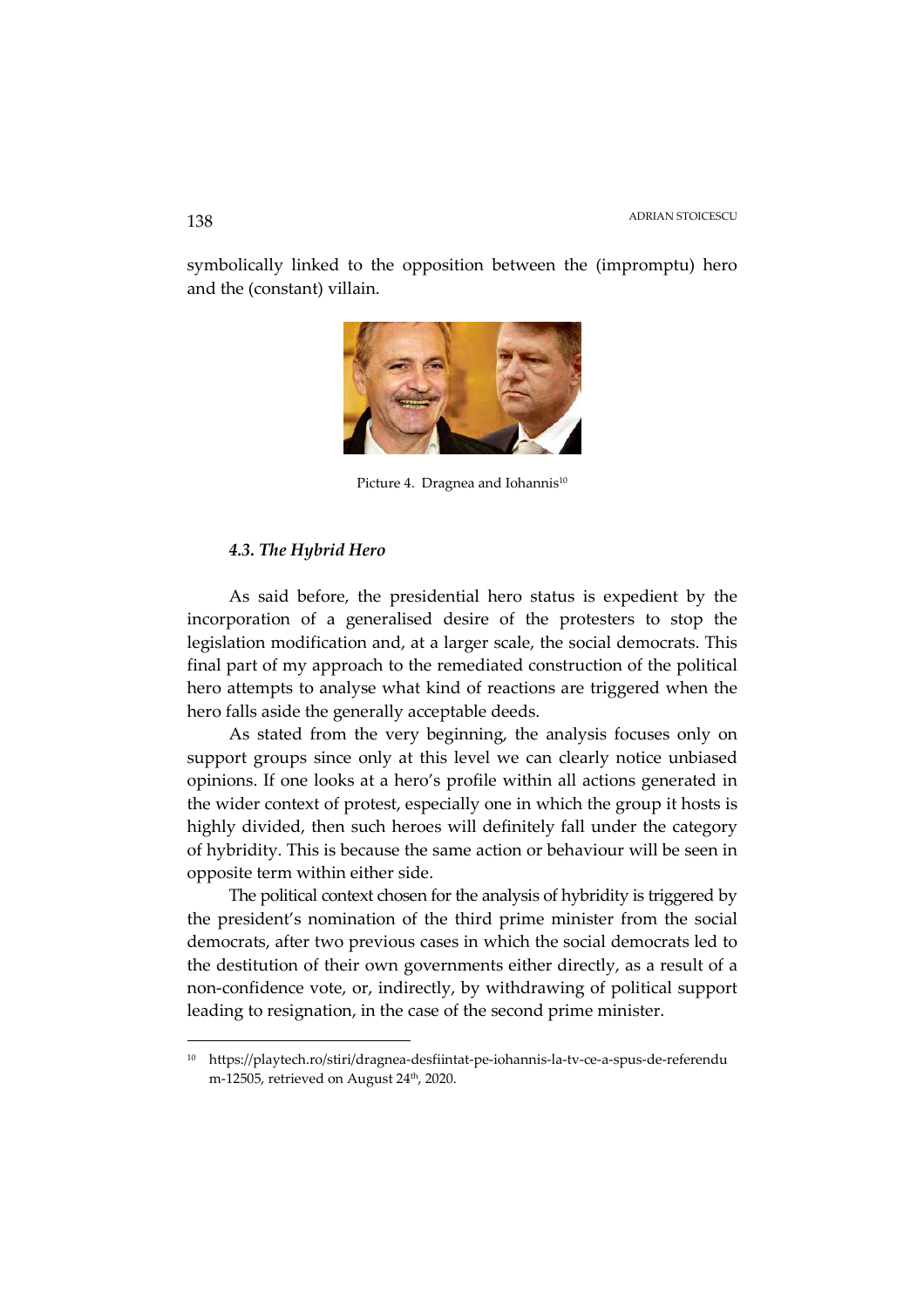Refusing to nominate a third prime minister from the social democrats equates to the threat of being suspended. Although the general expectation was to decline the proposal, Iohannis eventually accepted a prime minister from their side.

The wave of reactions determined by his decision is very revealing in the construction of hybridity. They enable to see how such profile is built in a game of strong disapproval as immediate reaction to an action lacking conformity to an expected heroic code of conduct.

Due to the lack of space, only two such commentaries stating the inappropriate of the compromise and the consequences of playing along will be cited:

"Well done, Mr Iohannis, good job! You've given them the key so that they won't struggle with a picklock on those laws. The millions of people voting for you and trusting you are now thanking you. Now go to sleep, you are tired from all the effort you put into the good for the Romanians. We'll wake you up when the country is done! (D.M.)",

and

"I am NOT interested in the political calculations. I am NOT interested you are afraid of being suspended. I am NOT interested you are afraid of instability. I will NOT give you my vote, UNDER ANY CIRCUMSTANCE, if you nominate a prime minister from the side if the TRAITORS and the CORRUPTS. […] Weigh thoroughly what you'll do. NO COWARDNESS! (C.C.F.)".

In any case, such positions of disapproval or dissociation from an act which does not conform to the public expectation does not immediately alter the heroic status. Conversely, it fortifies it in the sense of accepting a heroic conduct with inconsistencies to the formula of outstanding actions.

# **5. Discussion and Conclusions**

Irrespective of the source of interpretation and definition, the construction of the heroic posture of a political leader is context dependent. The context of the creation of the presidential hero is strongly connected to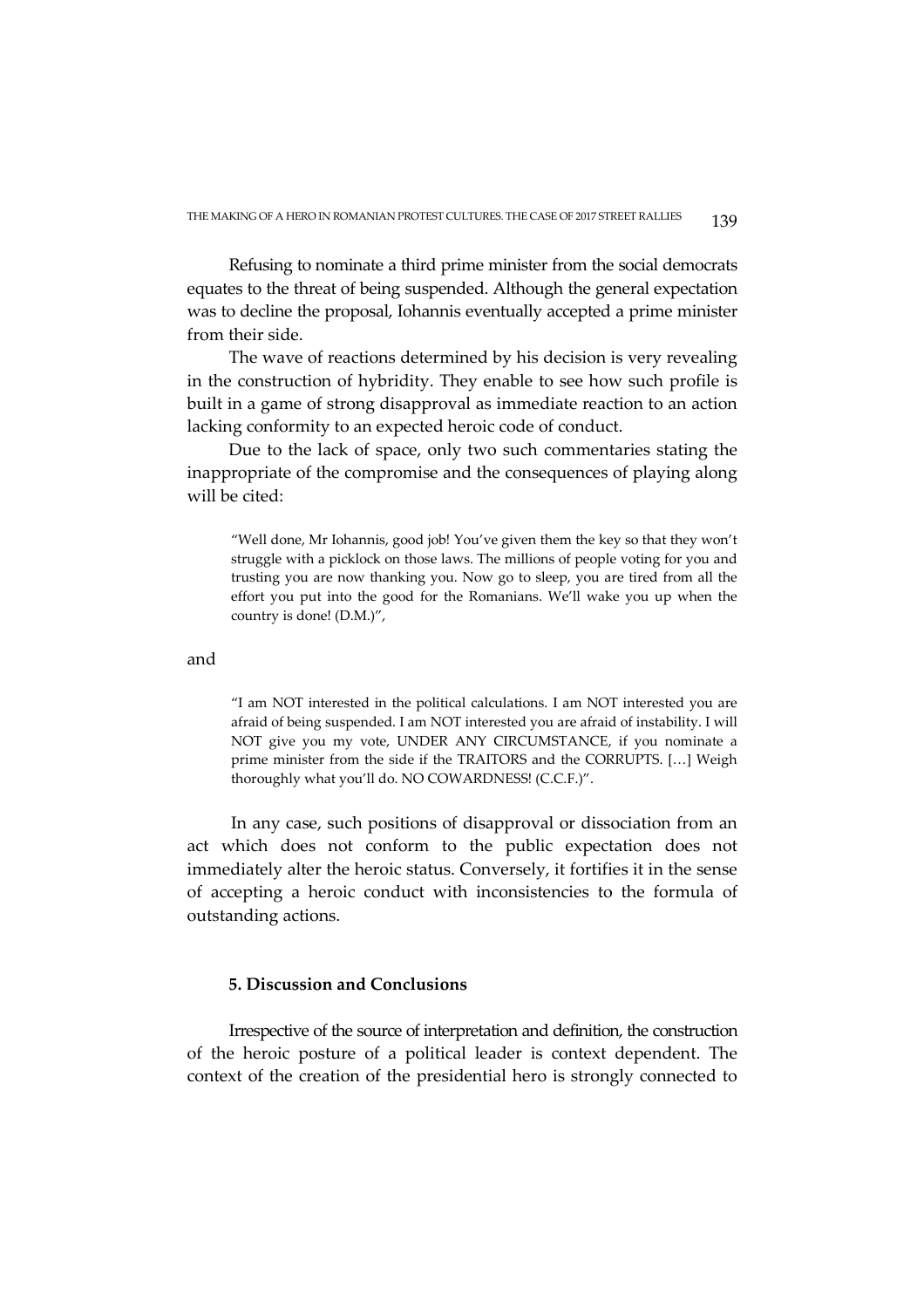the values shared by the community inside which the heroic image unfolds. In the case of the protest without leader, the president-hero's action tends to become a meaning making undertaking (Coughlan *et al.*  2017), particularly because the president endorses the will of the street. Thus, the street vs. political authority conflict translates into a conflict between a civil society which finds an ally in one authoritarian figure and the other fraction of state authority.

Additionally, such an ally which resorts to both centripetal and centrifugal actions in connection to the street expectations tends to supersede the image of the hero who possesses the strengths and takes the risk unattainable otherwise by the ordinary members of the group by a strategy of conforming to and deflecting from the sense the groups expect to see by this actions. As a result, the willingness to accept a hero made up of extraordinary qualities becomes replaced by the determination to accept the hero as composed of compromises and unique risk-taking actions. In fact, if one accepts Coughlan *et al.* (2017) statement according to which heroes are a "tool to reinforce meaningfulness" (2017: 465) for those who already have it, then it becomes obvious why such a hero is accepted. He stems from a group which he duplicates and thus he incorporates the features it has. This is the reason why the aura of heroes from the traditional mythologies is replaced by the acceptance of sometimes faulty actions in contemporary political mythologies. The hero may not be the exceptional character, taking risks no one else would be willing to take and performing actions out of bounds for the rest of the members of the group, but in this contemporary political mythology on the making, re-enacting the meaning-making actions of a group suffices to achieve heroic features in context of unrest.

The meaning-making actions in this particular context stem from a very elaborated strategy of absences and fulminant emergence. In fact, Iohannis's strategy creates the setting for a leader to stand up for the wished of the street. His action in direct conformation come to fill up a void of heroic representation. Although the tensions accumulate and there is an acute need to find supporting landmarks, the potential ally postpones his appearance. This is probably why when the silent power takes a visible stand, its actions appear to be heroic in their intrinsic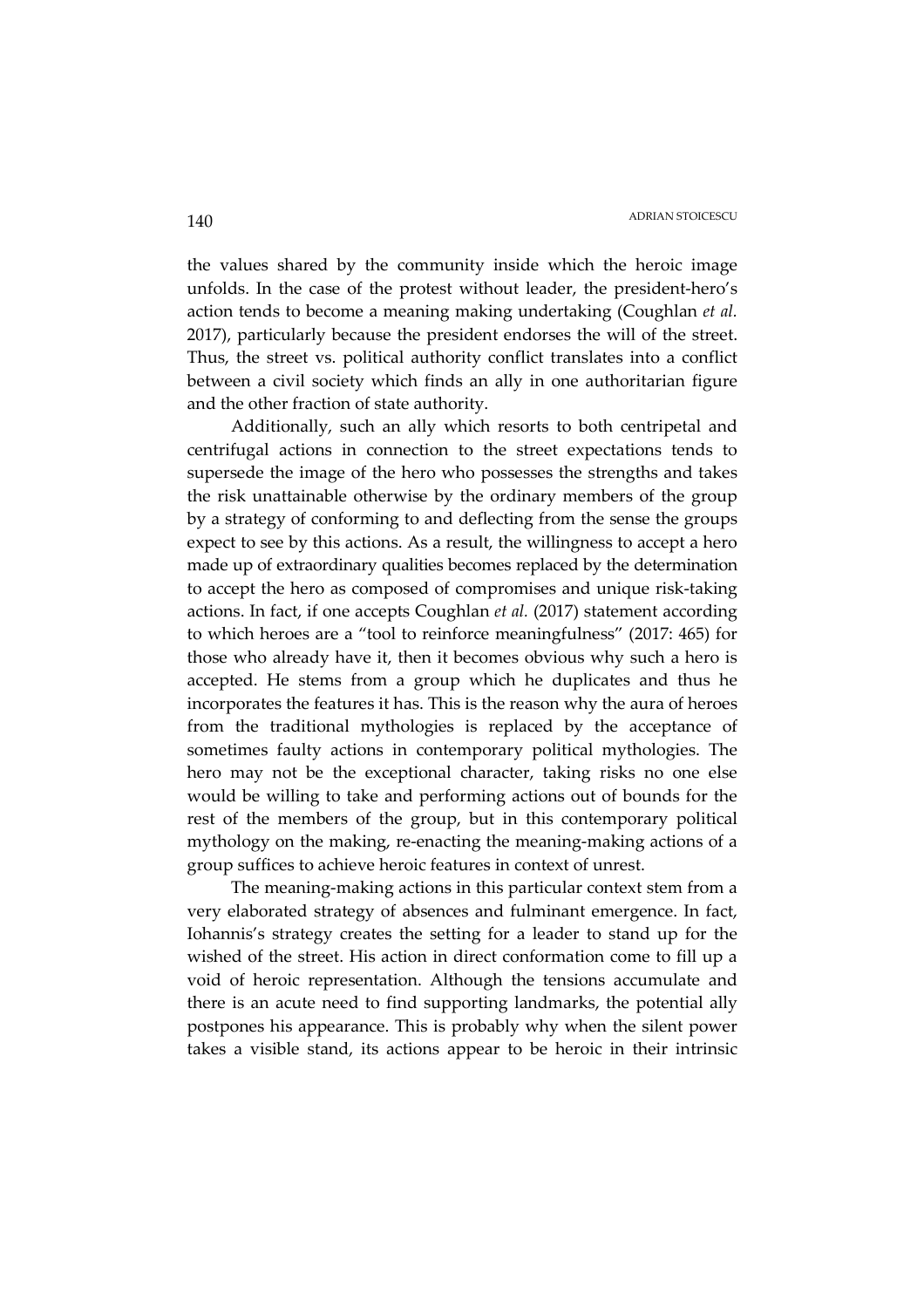nature. At the same time, circularly, such actions stemming from the group expectation tend to energise further the group in its future actions.

Finally, the remediated heroic actions in contexts of cultures of protest are subject to the possibility of both offering a feedback to the hero's actions and drop hints to a possible future course.

#### **REFERENCES**

- Allison, S. T., G.R. Goethals, 2015, "Hero Worship: The Elevation of Human Spirit", in *Journal for Theory of Social Behaviour*, vol. 46(2), pp. 187-210.
- Bennet, L, W., 1980, "Myth, Ritual, and Political Control", in *Journal of Communication*, vol. 30, pp. 166-179.
- Bottici, C., 2007, *A Philosophy of Political Myths*, Cambridge, New York, Melbourne, Madrid, Cape Town, Singapore, São Paulo, Cambridge University Press.
- Bottici, C., B. Challard, 2006, "Rethinking Political Myth: The Clash of Civilizations and a Self-Fulfilling Prophecy", in *European Journal of Social Theory*, vol. 9(3), pp. 315-336.
- Campbell, J., 2004 [1949], *The Hero with a Thousand Faces*, Princeton and Oxford, Princeton University Press.
- Coughlan, G. *et al.*, 2017, "On Boredom and Perceptions of Heroes: A Meaning-Regulation Approach to Heroism", in *Journal of Humanistic Psychology*, vol. 59(4), pp. 455-473.
- Frazer, G. J., 1994, *The Golden Bough. A Study in Magic and Religion*, A new abridgment from the second and third editions, Edited and with an Introduction and Notes by Robert Fraser, Oxford, Oxford University Press.
- Fried, A., 1993, "Is Political Action Heroic? Heroism and American Political Culture", in *American Politics Quarterly*, vol. 21(4), pp. 490-517.
- Kinsella, E. L. *et al.*, 2015, "Zeroing in on Heroses: A Prototype Analysis of Hero Features", in *Journal of Personality and Social Psychology*, vol. 108(1), pp. 114-127.
- McLuhan, M., 1994 [1964], *Understanding Media: The Extension of Man*, Cambridge, Massachusetts, MIT Press.
- Oliner, S. P., 2003, *Do Unto Others. Extraordinary Acts of Ordinary People*, Boulder, Colorado, Connor Hill, Oxford, Westview Press.
- Ong, W. J., 1982, *Orality and Literacy*, Methuen, New York.
- Overing, J., 1997, "The Role of Myth: An Anthropological Perspective, or the Reality of the Really Made-up", in G. Hosking, G. Schöpflin (eds.), 1997, *Myths and Nationhood*, New York, Routledge, pp. 1-18.
- Postill, J., 2014, "Democracy in an Age of Viral Reality: A Media Epidemiography of Spain's Indignados Movement", in *Ethnography*, vol. 15(1), pp. 51-69.
- Stoicescu, A., forth., "Comical Intertextual Meme as a Tool in the Romanian Culture of Protest', in M.-V. Constatinescu, S. Măda, R. Săftoiu (eds.), *Romanian Humour*, Krakow, Tertium, forthcoming.